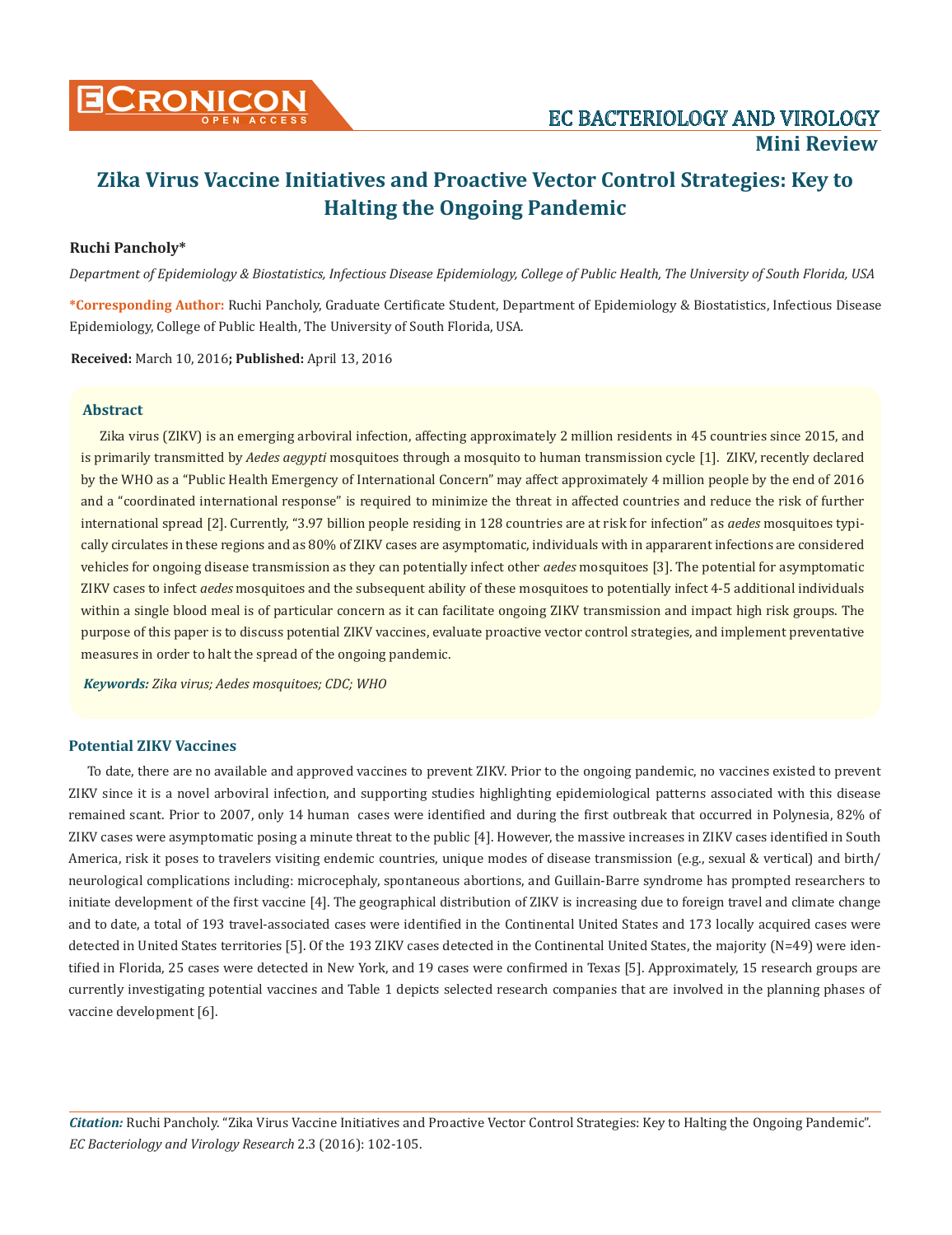| <b>Manufacturer</b>           | <b>Type</b>      |  |
|-------------------------------|------------------|--|
| <b>Bharat Biotec</b>          | Recombinant live |  |
|                               | Inactivated      |  |
| Inovio Pharmaceuticals        | DNA              |  |
| Sanofi Pasteur                | DNA              |  |
| National Institutes of Health | DNA              |  |

| <b>Table 1:</b> Zika Virus Vaccine Candidates. |  |  |  |
|------------------------------------------------|--|--|--|
|------------------------------------------------|--|--|--|

#### **Challenges to ZIKV Vaccine Development**

One of the challenges in developing a ZIKV vaccine is that the final approval and marketing of the vaccine may take up to several years, which may be too late to halt the rapid spread of this disease [6]. By the time vaccines are available for use, ZIKV will most likely become endemic in regions that are currently non-endemic and the epidemiological situation related to the current pandemic may change. Another challenge in vaccine development involves identifying the appropriate piece of the virus to use and identifying a piece of the virus that will be common to most ZIKV strains [6]. Finally, the development of novel vaccines can be expensive, time-consuming, and risky, as years of research, licensing, and production costs may exceed \$1 billion [7].

#### **ZIKV Alternative Preventative Strategies**

An effective ZIKV response strategy involves policy change, federal funding, aggressive testing of potentially infected ZIKV cases, proactive vector control measures, and targeted public health messaging towards high risk groups. Aggressive rapid testing of ZIKV is a priority at this stage of the pandemic as it will accelerate ongoing surveillance efforts and several biotech companies are in the process of developing different tests [6]. One of the tests involves detection of the virus in an infected person and determining which body fluid it was identified in, the second is an antibody-based test to allow individuals to determine if they have previously been infected with ZIKV, and the third is a rapid diagnostic test which provides immediate results on a test stick [6]. The antibody tests are critical to detecting additional cases which may go unreported due to asymptomatic clinical presentation in many individuals [8]. Antiviral medications and prophylactic drugs that could prevent infection in pregnant women are also under investigation [6].

Predictions of the geographical distribution and spread of ZIKV vectors are crucial to the implementation of integrated pest management strategies and development of a comprehensive mosquito control plan to eliminate *aedes* mosquitoes. A thorough understanding of the areas where *aedes* mosquitoes are typically found and knowledge regarding precipitation and climatic factors affecting particular regions will provide insight into where and when larviciding and adulticiding should occur and the expected spread of the disease. In addition, knowledge of ZIKV hot spots can guide intervention and testing efforts as rapid testing should be conducted in these areas due to the vulnerability of the population at risk. In countries where ZIKV was recently detected or has yet to be detected, vector surveillance and control should be "strengthened in all border areas and at points of entry" [2]. Development of genetically modified *Ae. aegypti* mosquitoes that reduce the populations of mosquito offspring reaching adulthood has been initiated by several researchers [9]. Recently, a field trial took place in Brazil in which *Ae. aegpti* mosquitoes were genetically modified to express lethal genes and this strategy resulted in a 95% reduction in local mosquito populations [9].

The CDC has issued travel advisories warning pregnant women not to travel to ZIKV endemic regions, women of reproductive age to postpone pregnancy for two years in disease endemic regions, and messages to ZIKV infected men to use condoms with their sexual partners to prevent sexual transmission of the virus [5]. Furthermore, typical public health messages including: applying DEET, wearing long-sleeved clothing, remaining indoors, using mosquito nets and eliminating all sources of standing water to reduce exposure to mosquito bites has been emphasized as we continue to face the ongoing pandemic [2]. Specific educational messages conveyed through interactive phone apps can educate the public about "how repellants should be applied, how to calculate the quantity of products needed for a trip, and how to erect a mosquito net" [10]. During the upcoming 2016 Rio Olympics, public health authorities should also emphas

*Citation:* Ruchi Pancholy. "Zika Virus Vaccine Initiatives and Proactive Vector Control Strategies: Key to Halting the Ongoing Pandemic". *EC Bacteriology and Virology Research* 2.3 (2016): 102-105.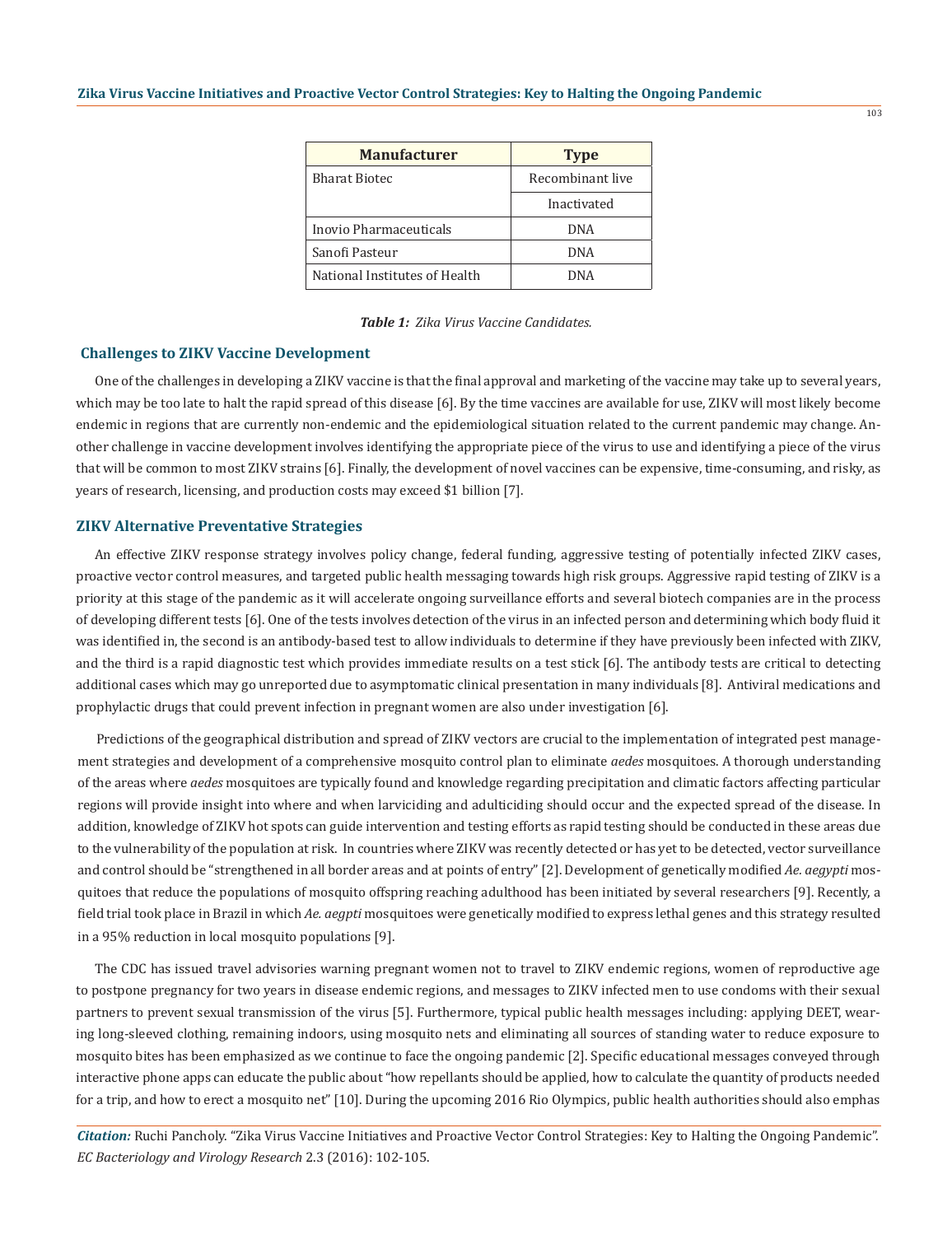### **Zika Virus Vaccine Initiatives and Proactive Vector Control Strategies: Key to Halting the Ongoing Pandemic**

ize ZIKV prevention by conducting a massive outreach campaign with media messages recommending all spectators and athletes to exercise appropriate personal protection measures. The campaign should involve distribution of ZIKV educational brochures highlighting appropriate recommendations and testing recommendations as well as mass distribution of DEET repellant to all spectators and athletes.

#### **Conclusion**

While aggressive vector control strategies and novel interventions will reduce some ZIKV infections; the virus may reappear in nonendemic regions of the world each year, and our only hope for eliminating the spread of the infection will rely on the development of an effective vaccine. As millions of individuals plan on travelling to Brazil for the 2016 Rio Olympic Games, public health authorities are faced with the ongoing challenge of providing the public with evidence-based recommendations, and by the end of the event it is likely that the worldwide case count may double [11]. The key to halting the spread of ZIKV will depend upon the massive and routine vaccination of millions of individuals across the hemisphere and achieving an overall vaccination rate of at least 85% among high risk populations (e.g., women of reproductive age) [2].

Prior to implementation of a massive vaccination campaign, a thorough risk assessment should be conducted to identify regions and populations at highest risk of infection [2]. The risk assessment should involve the results from several epidemiological studies in different regions that depict the natural history, clinical presentation, and epidemiological patterns associated with ZIKV. Understanding mosquito to human transmission patterns in mosquito abundant areas will further increase our ability to develop novel vector control interventions and protect the public. Long-term surveillance efforts may involve evaluating the economic impact of ZIKV on the medical infrastructure, identifying novel risk factors and circulating ZIKV lineages, and detecting epidemiological and entomological changes that may impact ZIKV transmission patterns [2]. Furthermore, research efforts should evaluate the incidence of maternal-fetal transmission of ZIKV by trimester, risk of developing neurological complications and adverse birth outcomes if pregnant, and investigation of possible transmission routes.

Further analysis of epidemiological data is needed to understand the demographic distribution of ZIKV and risk factors associated with those developing co-infection with one or more arboviral diseases (e.g., dengue and chikungunya). Finally, ZIKV has been declared a "public health emergency of international concern" since "a coordinated international response" is necessary to improve surveillance and detection of infections, intensify the control of mosquito populations, and to expedite the development of diagnostic tests and vaccines to protect high risk groups [2]. Currently, there are enormous gaps in our understanding of ZIKV and it is unlikely that funding for development of vaccines will materialize before the virus has already spread to every area of the hemisphere. Advances in our understanding of potential ZIKV transmission routes, co-infection among ZIKV and other arboviral diseases, high risk groups, and epidemiological distribution of the disease will support the rational development and application of novel interventions including: vaccines, antivirals, and integrated pest control strategies.

# **Bibliography**

- 1. World Health Organization [WHO]. "Zika Virus disease".
- 2. World Health Organization [WHO]. "Zika Strategic Response Framework & Joint Operation Plan" (2016).
- 3. Duong V., *et al*. "Asymptomatic humans transmit dengue virus to mosquitoes". *PNAS* 112.47 (2015): 14688-14693.
- 4. Council of State and Territorial Epidemiologists [CSTE]. "Zika Virus Disease and Congenital Zika Virus Infection Interim Case Definition and Addition to the Nationally Notifiable Diseases List" (2016).
- 5. Centers for Disease Control and Prevention [CDC]. "Zika virus disease in the United States" (2016).
- 6. Maurice J. "WHO reveals its shopping list for weapons against Zika". *Lancet* (2016).
- 7. Meissner H. "Immunization Policy and the Importance of Sustainable Vaccine Pricing". *JAMA* (2016).

*Citation:* Ruchi Pancholy. "Zika Virus Vaccine Initiatives and Proactive Vector Control Strategies: Key to Halting the Ongoing Pandemic". *EC Bacteriology and Virology Research* 2.3 (2016): 102-105.

104